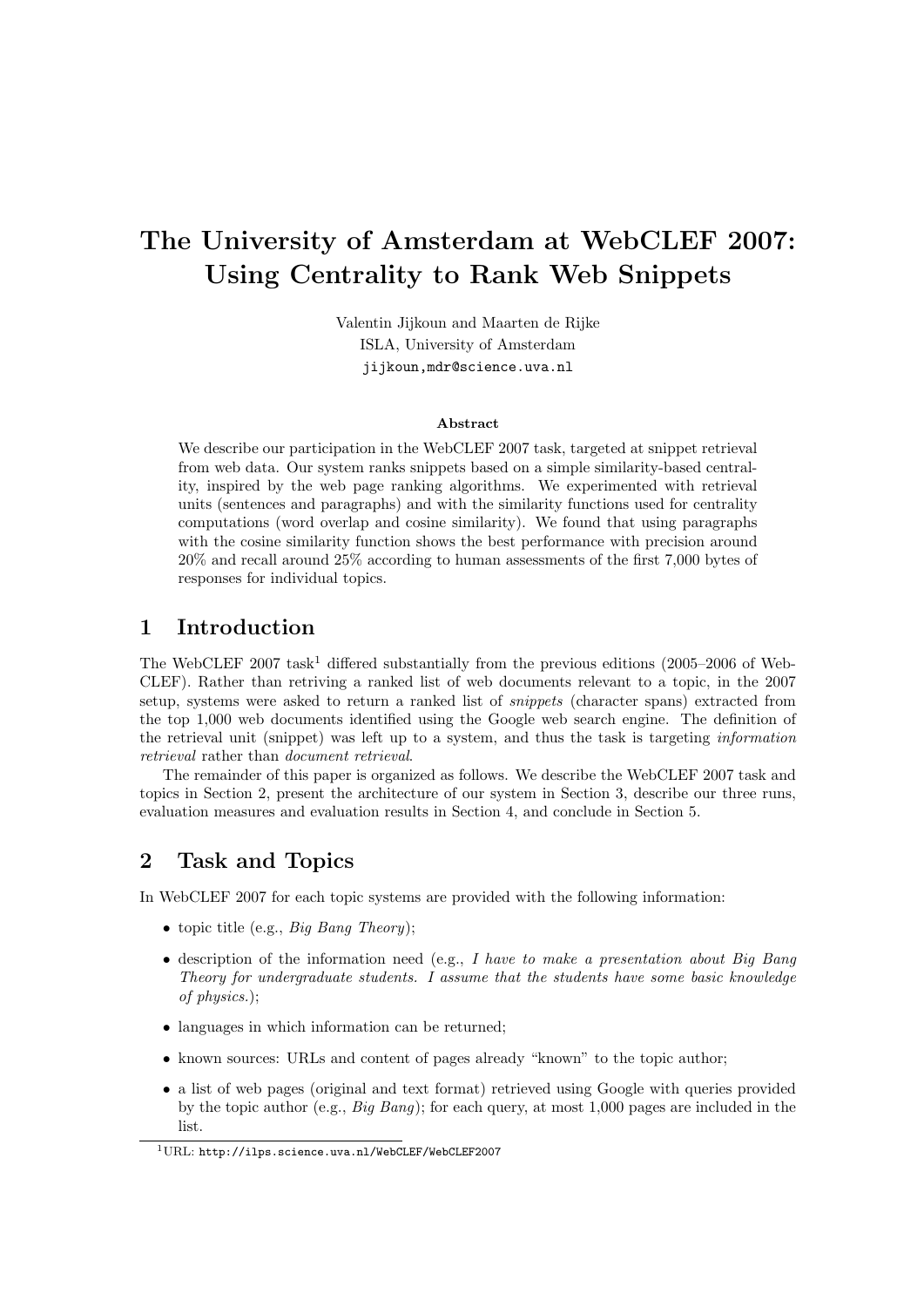The task of a system is to return a ranked list of text spans from the provided web pages that, together, would satisfy the user's information need.

Task organizers provided two development topics and 30 test topics.

# 3 System Architecture

For each topic, our system used only text versions of the web documents. One the one hand, the decision not to use the original versions of the documens (HTML, PDF, Postscript, etc.) led to some noise in the output of the system. In the text versions, the text encoding was often broken, which was especially problematic for non-English documents (the task included Spanish and Dutch topics and pages). Moreover, in cases where an original document was a double-column PDF, in the corresponding text version, the lines of the columns were often intervened, making the text version hardly readable for humans. For some of the original documents (e.g., for Word files) text versions were missing, and therefore our system did not use these documents at all. On the other hand, using only text version simplified the data processing considerably:

- no sophisticated content extraction had to be developed, and
- the text versions often preserved some text layout of the original pages (e.g., paragraph starts), which we used to detect suitable snippet boundaries.

Given a topic, our system first identifies *candidate snippets* in the source documents by simply splitting the text of the documents into sentences (using punctuation marks as separators) or into paragraphs (using empty lines as separators). The same snippet extraction method is applied to the text of the "known" pages for the topic, resulting in a list of known snippets. We ignored candidate and known snippets shorter that 30 bytes.

#### 3.1 Ranking snippets

We rank the candidate snippets based on *similiarity-based centrality*, which is a simplified version of the graph-based snippet ranking of [2], inspired by the methods for computing authority of the Web pages, such as PageRank and HITS [4]. For each candidate snippet we compute a *centrality* score by summing similarities of the snippet with all other candidate snippets. Then, to avoid assiging high scores to snippets containing information that is already known to the user, we subtract from the resulting centrality score similarities of the candidate snippet with all known snippets. As a final step, we remove from consideration candidate snippets whose similarity to one of the known snippets is higher than a threshold. The pseudocode for this calculation is shown below:

```
let c_1 \ldots c_n be candidate snippets
let k_1 \ldots k_m be known snippets
for each candidate snippet clet score(c) = 0for each candidate snippet c'let score(c) = score(c) + sim(c, c')for each known snippet klet score(c) = score(c) - sim(c, k)for each known snippet kif sim(c, k) > sim_{max}let score(c) = 0
```
Finally, the candidate snippets are ranked according to  $score(\cdot)$  and top snippets are returned so that the total size of the response is not larger that 10,000 bytes.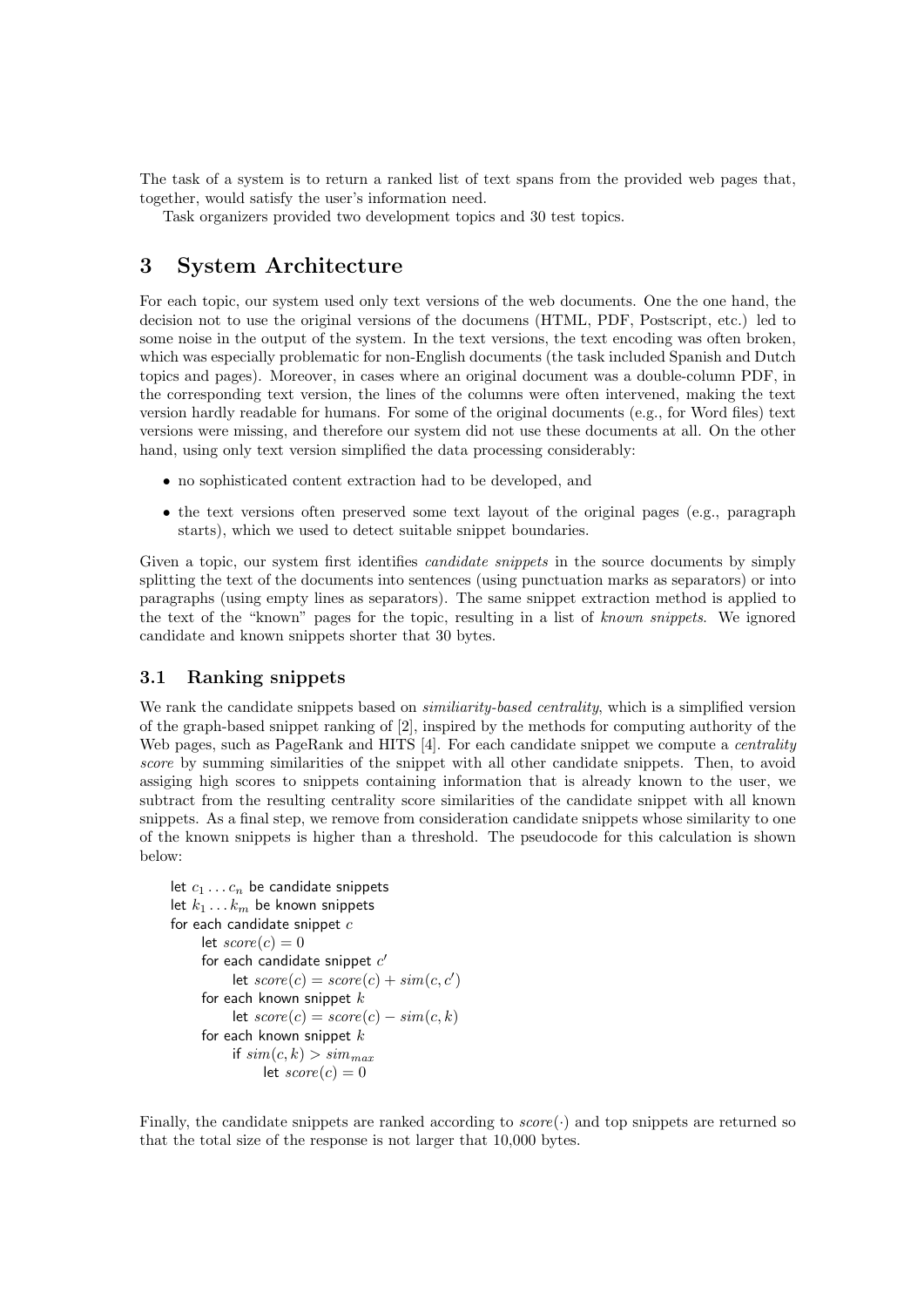#### 3.2 Similarity between snippets

A key component of our snippet ranking method is the snippet similarity function  $sim(x, y)$ . Similarly to [3], we conducted experiments with two versions of the similarity function: one based on word overlap and one based on the cosine similarity in the vector space retrieval model. Specifically, for two text snippets, word overlap similarity is defined using the standard Jaccard coefficient on snippets considered as sets of terms:

$$
sim_{wo}(x,y) = \frac{|x' \cap y'|}{|x' \cup y'|},
$$

where  $x'$  and  $y'$  are sets of non-stopwords of snippets x and y respectively.

The vector space similarity between two snippets is defined as the cosine of the angle between the vector representations of the snippets computed using the standard TF.IDF weighting scheme:

$$
sim_{vs}(x,y) = \frac{\overrightarrow{x} \cdot \overrightarrow{y}}{\sqrt{\overrightarrow{x} \cdot \overrightarrow{x}} \sqrt{\overrightarrow{y} \cdot \overrightarrow{y}}}.
$$

Here,  $\vec{a} \cdot \vec{b}$  denotes the scalar product of vectors  $\vec{a}$  and  $\vec{b}$ .

Components of the vectors correspond to distinct non-stopword terms occuring in the set of candidate snippets. For a term t, the value of the component  $\vec{\alpha}$  is defined according to the TF.IDF weighting scheme:

$$
\overrightarrow{a}(t) = TF(a, t) \cdot \log\left(\frac{n}{|\{c_i : t \in c_i\}|}\right).
$$

Here,  $TF(a, t)$  is the frequency of term t in snippet a and  $c_1, \ldots, c_n$  are all candidate snippets.

Both versions of the similarity function produce values between 0 and 1. The similarity threshold  $sim_{max}$  for detecting near-duplicates is selected based on manual assessment of duplicates among candidate snippets for the development topics.

### 4 Submitted Runs and Evaluation Results

Our goal was to experiment with the units of snippet retrieval and with similarity functions. We submitted three runs:

- UvA sent wo snippets defined as sentences, word overlap used for ranking;
- UvA par wo snippets defined as paragraphs, word overlap for ranking;
- UvA par vs paragraphs, vector space similarity.

The evaluation measures used for the task were character-based precision and recall, based on human assessments of the first 7,000 bytes of system's response. *Precision* is defined as the length of the character spans in the response identified by humans as relevant, divided by the total of the response (limited to 7,000 characters). Recall is defined as the length of spans in the reponse identified as relevant, divided by the total length of all distinct spans identified as relevant for the responses submitted by all systems.

The evaluation results for the three runs are shown below:

| Run         | Precision | Recall |
|-------------|-----------|--------|
| UvA sent wo | 0.0893    | 0.1133 |
| UvA par wo  | 0.1959    | 0.2486 |
| UvA par vs  | 0.2018    | 0.2561 |

The results indicate that paragraphs provide better retrieval units and using a more sophisticated similarity function based on the vector space model has a slight positive effect on the performance.